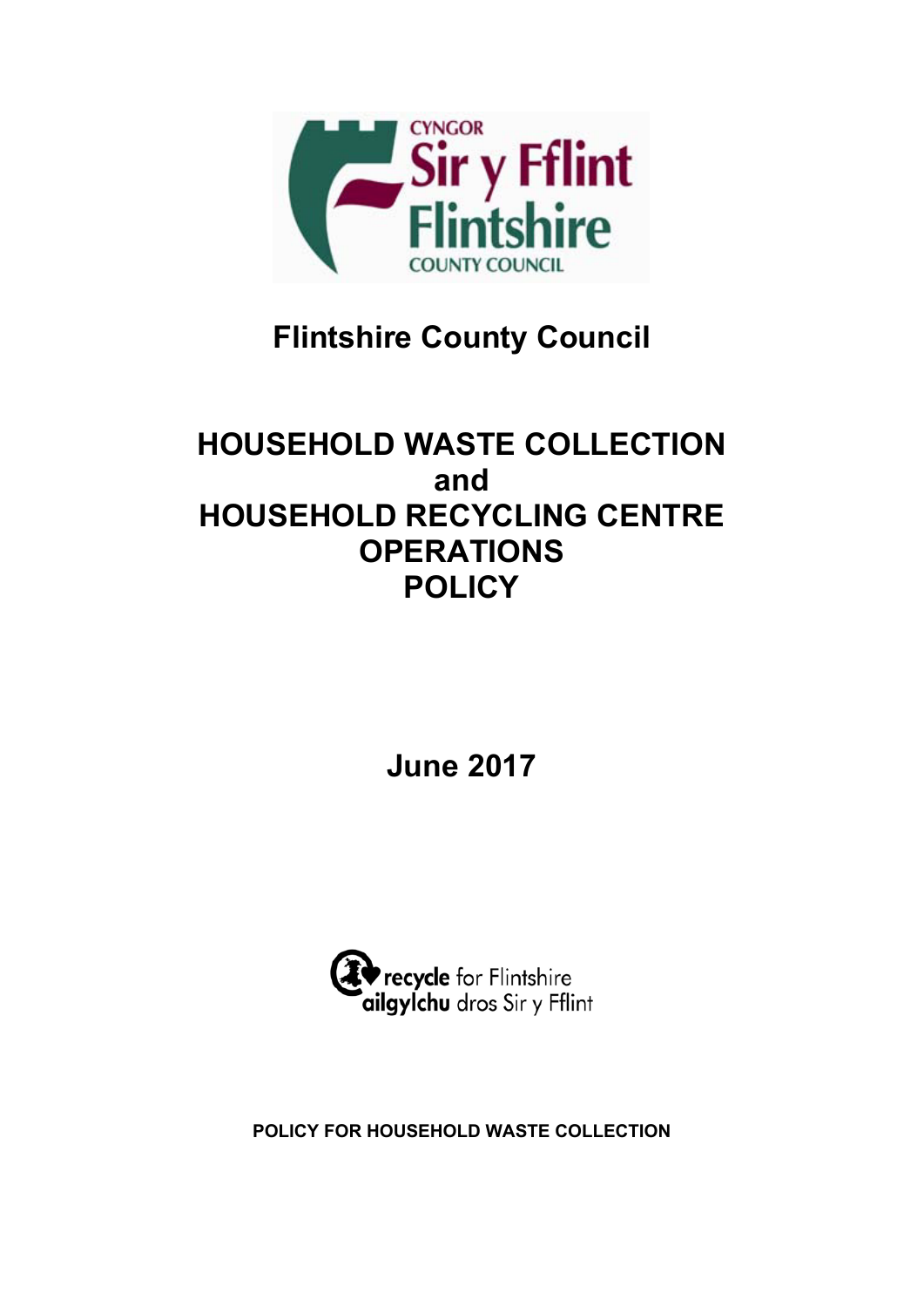# **1.0 Legislation**

- **1.1** Under the terms of the Environmental Protection Act, 1990, Flintshire County Council (the "Council") is classed as a Waste Collection and Disposal Authority, and as such has a statutory duty to collect household waste from all domestic properties in the County. Under Section 46(4) of the Act, the Council has specific powers to stipulate:
	- The size and type of the collection receptacle(s);
	- Where the receptacle(s) must be placed for the purpose of collecting and emptying;
	- The waste types which may or may not be placed within each of the receptacle(s).
- **1.2** In addition Section 51 sets out the authorities statutory duty as a waste disposal authority. In that;
	- It shall be the duty of each waste disposal authority to arrange—

(a)for the disposal of the controlled waste collected in its area by the waste collection authorities; and

(b)for places to be provided at which persons resident in its area may deposit their household waste and for the disposal of waste so deposited;

**1.3** This policy sets out the Council's collection and disposal arrangements for householders in the authority and also the householder's duty all in accordance with the above legislation.

# **2.0 Household Waste Collection Eligibility**

- **2.1** Each household in Flintshire registered on the Council Tax Register will be entitled to receive a waste collection service.
- **2.2** Places of religious worship, registered charities and community halls (where no business activity takes place for profit) may be entitled to the same standard of waste collection service offered to householders.

# **3.0 Collection Frequency**

- **3.1** The Council operates a Managed Weekly Collection (MWC) service offering the following:
	- A weekly collection of all recyclable material which should be cleaned and separated by the residents. This includes – Glass, Mixed plastics, Card/Paper and Tin cans
	- A weekly collection of food waste
	- A fortnightly collection of a general domestic wheeled bin *Alternating with:*
	- A fortnightly collection of wheeled bin for garden waste.

# **4.0 Containers for the Storage of Waste Materials**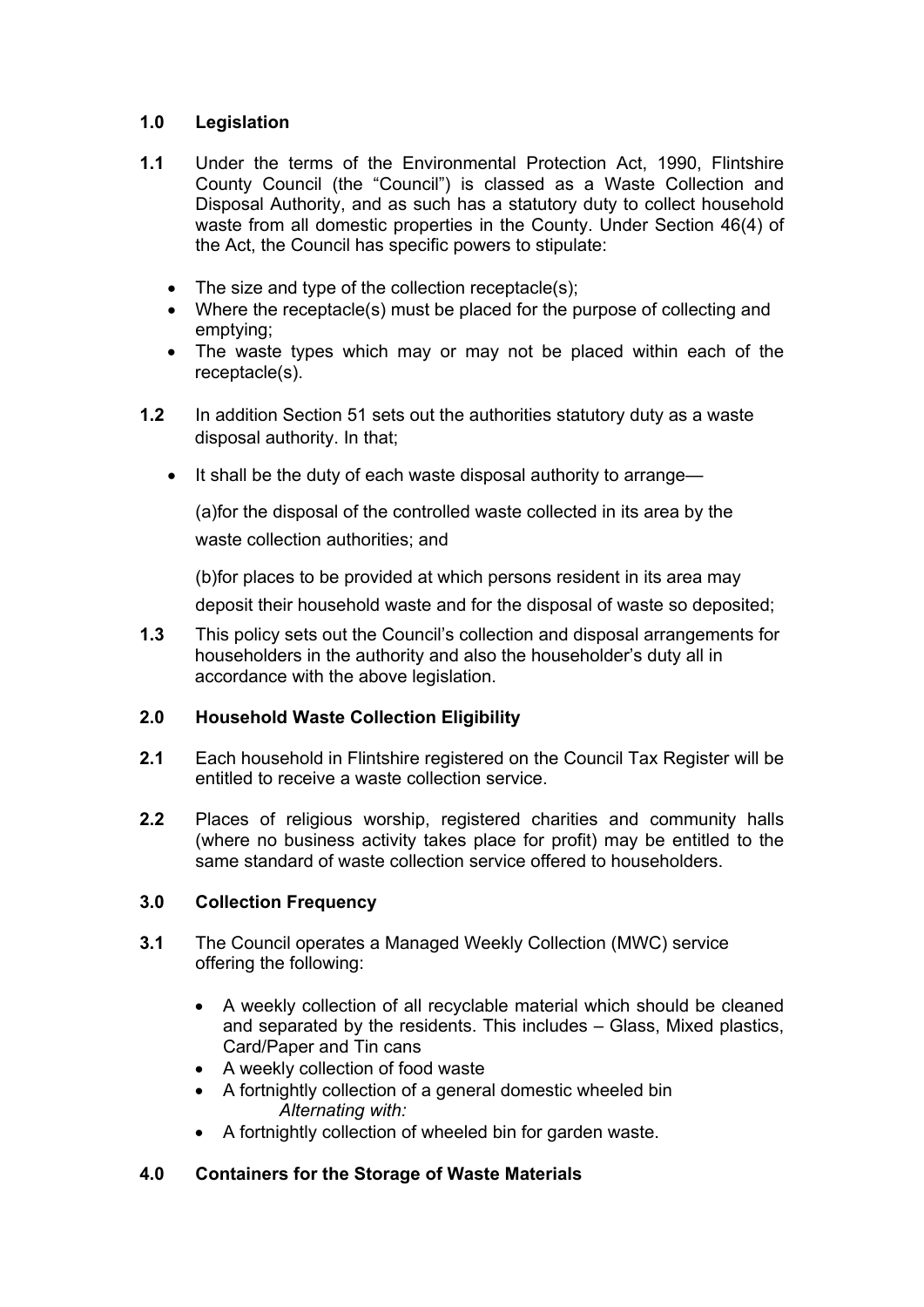- **4.1** Where operationally possible all households are included in the MWC service and these properties will receive curtilage collections. However in some locations specific collection points have been identified by the Council and in some locations (particularly flats) local collections will be provided from communal wheeled bin(s) which are provided for the purpose of storing waste materials prior to collection.
- **4.2** All containers supplied to householders for the purpose of the waste/recycling collection service shall remain in the ownership of the Council. When householders move home they will be required to leave all wheeled bins and recycling boxes at the property for the new occupant to use. The only exemptions are additional garden waste bins (Brown Bins) that have been purchased by the householder from the Council.
- **4.3** Householders are responsible for the storage, safe keeping and cleaning of waste containers provided by the Council.

#### **Non recyclable waste containers**

Each householder shall be provided with the following containers free of charge in which to store and present their waste non-recyclable waste

- 1 180L black wheeled bin for non-recyclable waste. Only waste produced by a household on a normal day to day basis should be placed in this wheeled bin (i.e. it should not contain non-standard items such as bulky waste, commercial waste or recyclable waste).
- **4.4** Where a household has 6 or more permanent occupants, they may make a request for a larger, 240 litre wheeled bin for the storage of nonrecyclable waste. This service shall be subject to annual review and the 240 litre wheeled bin will be exchanged for a standard 180 litre wheeled bin once the number of permanent occupants reduces below 6.

#### **Recyclable waste containers**

Each householder shall be provided with the following containers free of charge in which to store and present their recyclable waste

- One blue recycling box for glass bottles and jars.
- One reusable weighted woven sack for mixed plastic bottles, tubs, pots and trays, tin cans and waxed cartons
- One blue reusable plastic sack for paper and cardboard.
- Additional sacks will be available on request.
- Recycling products placed in these receptacles should be rinsed and be free of the material originally stored in them.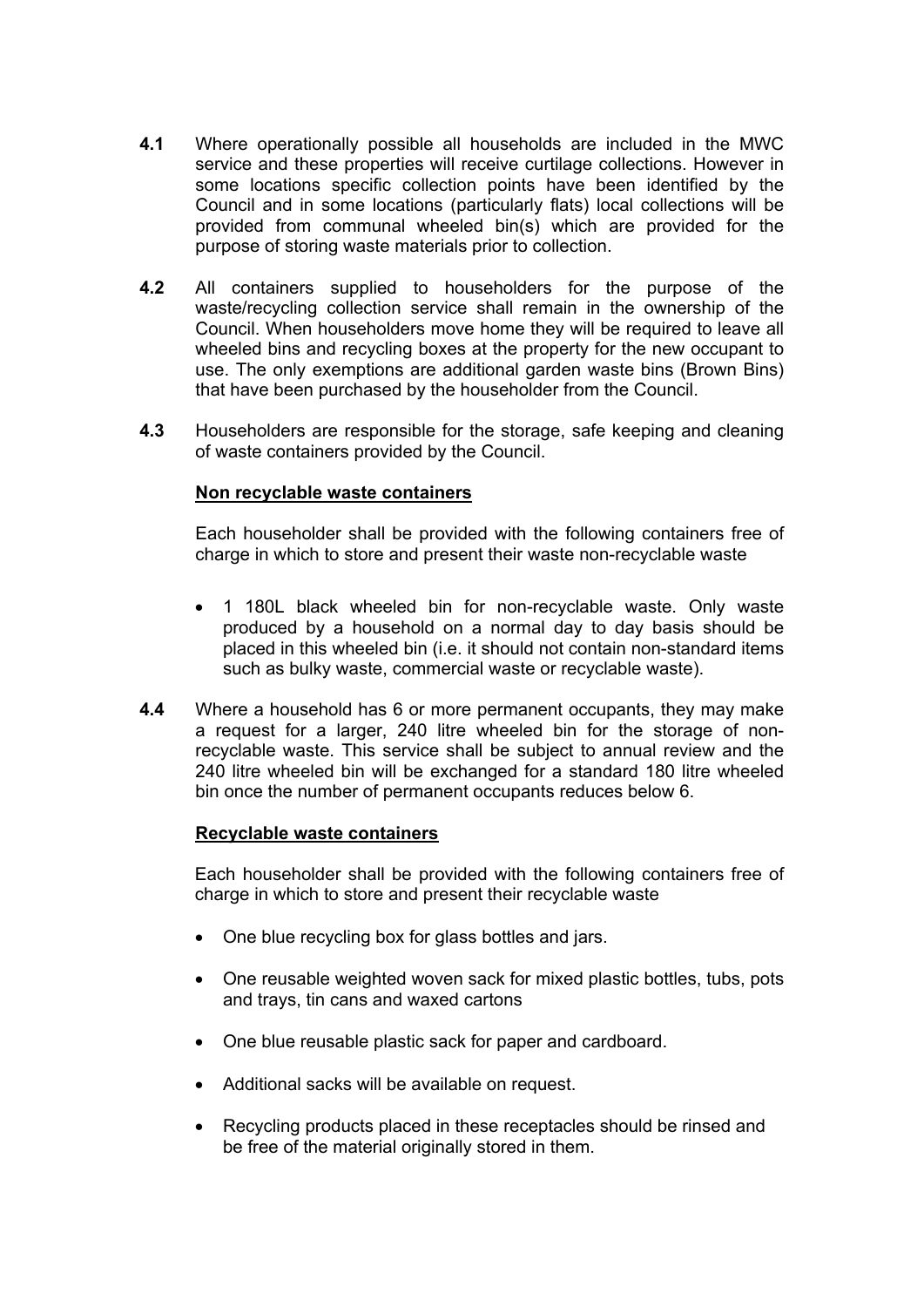- One kitchen caddy for the storage of food waste and a larger kerbside caddy for presentation at kerbside
- Householders will also be supplied with a roll of 52 biodegradable bags for food waste when they notify the collection crew by tying a bag to the handle of their kerbside caddy on collection day.

#### **Garden waste containers**

Each householder shall be provided with the following container free of charge in which to store their garden waste

- One 140L wheeled bin for green garden waste. If an additional bin is required please see paragraph 4.9
- **4.5** All containers supplied by the Council should only be used for the storage of items as prescribed by the Council. Failure to do so may result in the Council retrieving the container(s) from the households.
- **4.6** Households must separate their waste items into the appropriate containers as per the advice provided by the Council. If the householder fails to correctly segregate their waste materials into the prescribed containers as required, the waste **may not** be collected and this **shall not** be classed as a missed collection. Following such an incident the householder must place the waste items in the correct container which will then be collected at the next scheduled collection.
- **4.7** Any request to provide a new or replacement wheeled bin, recycling box/bag or food bags (e.g. due to damage or for a new property etc) shall be made by contacting the Streetscene service through the Streetscene Contact Centre (01352 701234) or through the Councils web-site.
- **4.8** Only wheeled bins will be delivered by the Council to the householder's property. All other items (bags/boxes etc) can be collected from a network of collection sites across the authority. A list of these sites can be found on the Council's website.
- **4.9** Where a household produces large quantities of green garden waste, they may purchase up to 2 additional 140 litre wheeled bins for the storage of this material. The charge for additional brown bins will be reviewed annually and details of current charges are available on the Council's Fees & Charges listing.

#### **5.0 Collection Points**

**5.1** All wheeled bins, food containers and recycling boxes/bags must be placed on the drive or footway within one metre of the curtilage or boundary of the property and be easily accessible to the crews without the need to open gates etc. Where this is not possible the containers should be placed on the footway/verge outside the property, at a point causing minimal obstruction to the highway users. See paragraph 8.0 for residents registered as on the Council's assisted collection scheme.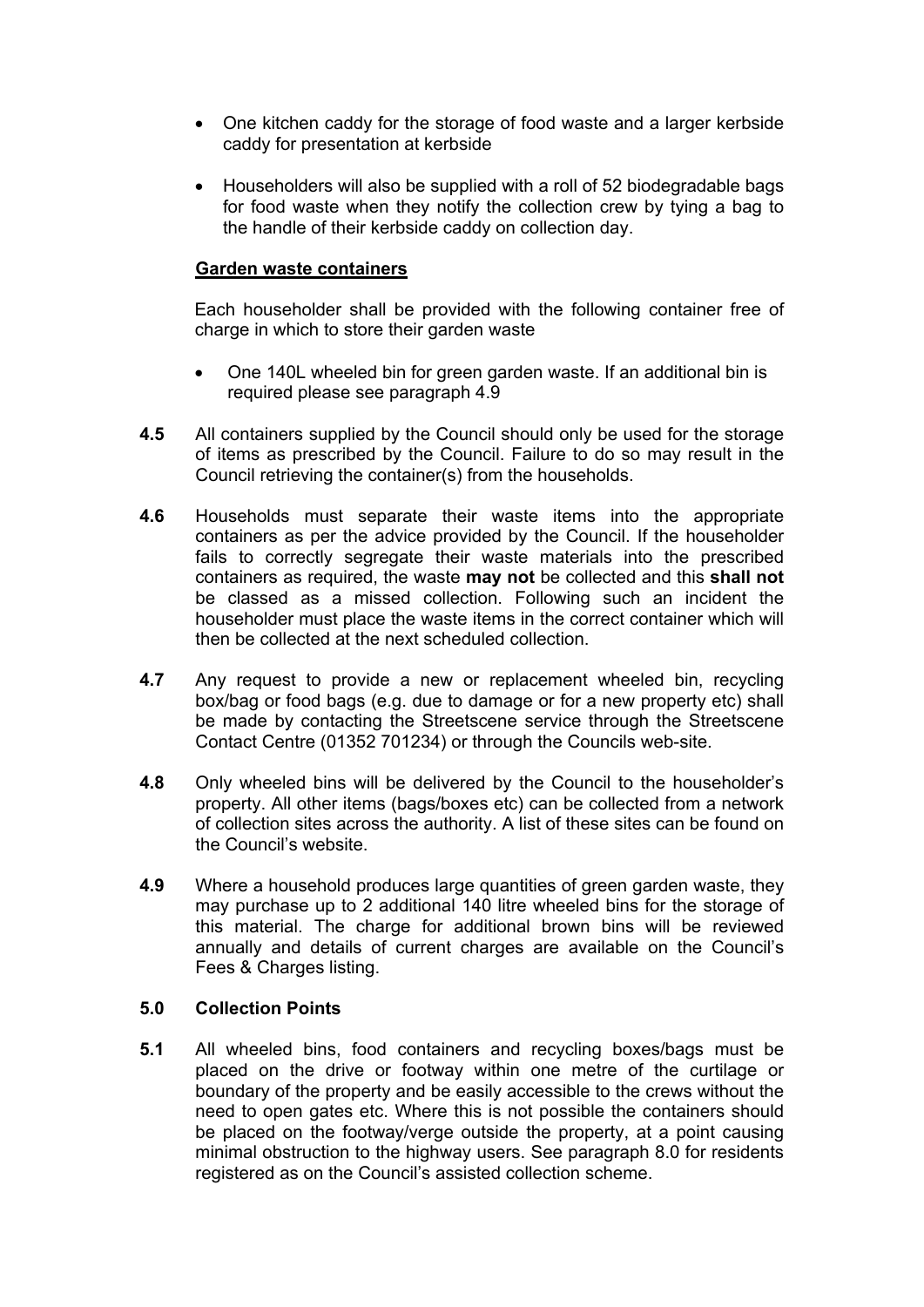- **5.2** The collection point for householders with long private drives will be the point where their drive meets the adopted highway.
- **5.3** Where possible collection vehicles will travel along un-adopted roads allowing residents to present their waste containers at the same point on their property as though the road were adopted (5.1).
- **5.4** This does not mean that the Council will maintain the road and should the road be deemed unsuitable for the vehicles involved and poses the risk of damage to the vehicle or if the owner of the road refuses to allow the vehicle to use the road, the residents will be required to bring their containers to the nearest adopted highway.
- **5.5** Where required, site specific arrangements will be made for collections at flats or properties with narrow or difficult access arrangements. These specific collection arrangements will be advised to the householder by the Council.
- **5.6** Wheeled bins and recycling containers will be returned to their point of origin by the collection crews immediately after collection with the lid of the container closed.
- **5.7** The householder must collect their wheeled bins/recycling boxes after they have been emptied and return them to within the boundary of their property on the day of collection. Containers must not be permanently stored on the public highway. See paragraph 7.4 regarding enforcement activity.

#### **6.0 Collection Day and Time**

- **6.1** Wheeled bin and recycling collections, where operationally possible, will generally take place on the same day each week.
- **6.2** All wheeled bins, food bins and recycling containers should be presented for collection by 7.00 am on the day of collection and removed after collections have taken place (which could be up until 5pm). Containers may be placed at their collection point on the evening before collection however the Council will not accept liability for any injury or damage to third parties as a result of any incidents occurring with a container left on the public highway outside of these periods unless caused by the acts or omissions of its employees, contractors or agents.
- **6.3** It may be necessary for the Council to change collection days from time to time e.g. over the Christmas and New Year period and on some occasions the waste collection service will have to be suspended due to a service disruption (e.g. during heavy snow, fuel shortage etc). The Council will make every effort to minimise the level of disruption to householders during these periods and will try to rectify any missed collections as soon as the cause of the disruption comes to an end. Notification of changed collection days in these instances will be available on the Councils website and from the Councils Streetscene Contact Centre.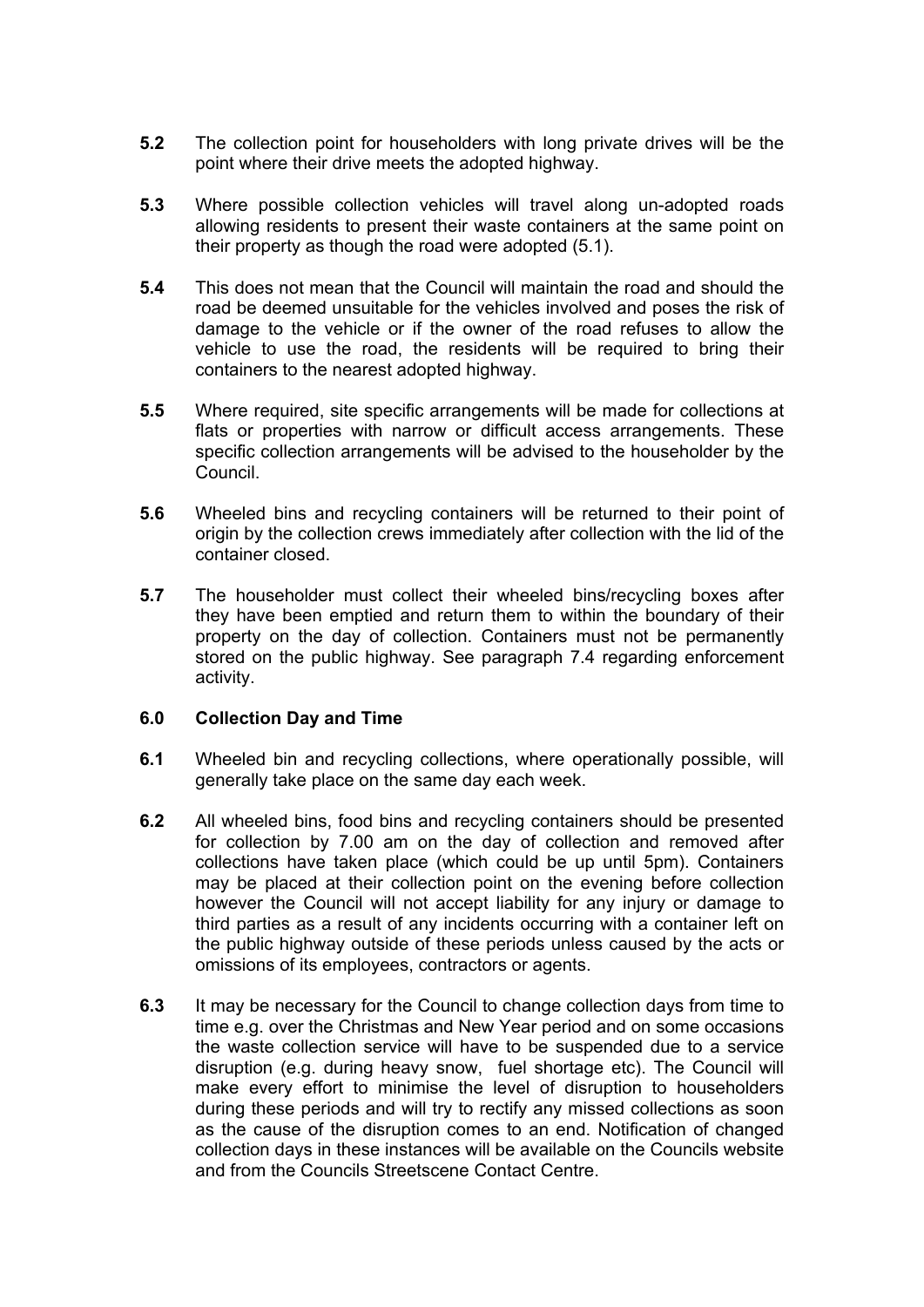**6.4** Where the Council is unable to collect any missed waste collections due to a service disruption, householders should retain their waste materials until the next scheduled collection when all of the material will be collected. The Council would encourage residents to use their nearest HRC for the disposal of all waste types in these instances.

# **7.0 Presentation**

- **7.1** All waste must be presented in Council supplied containers to ensure its safe collection. Lids on wheeled bins must be shut when the waste is collected in order to ensure that the waste is properly contained and to protect the health and safety of the collection crews when handling the bin.
- **7.2** Any waste jammed in a wheeled bin that does not fall out following the normal mechanical emptying process on the waste collection vehicles will not be taken. In these cases householders will have to loosen the materials themselves ready for the next scheduled collection.
- **7.3** All non recyclable waste must be contained within the wheeled bin provided by the Council.

### **7.4 Side waste presentation and enforcement**

**7.6** Properties presenting side waste will be noted by the crews and advice stickers will be placed on the householders wheeled bin to advise them of the recycling services that the Council provides. The sticker will also advise them that if they continue to present side waste then the Council's environmental crime team will be informed and they may face prosecution under the powers listed in 1.1 of this policy if evidence can be found within the side waste that links the waste to the particular property.

#### **8.0 Assisted Collections**

- **8.1** Where, through frailty or incapacity, a householder cannot present their wheeled bin or recycling boxes at the curtilage, and subject to there being no other able bodied adult person living at the property, the householder may make a formal request to the Council for an Assisted Collection.
- **8.2** If an Assisted Collection is approved a suitable collection point on the property shall be agreed with the householder and collections will then take place from this point. All containers will be returned to the collection point by the waste teams once they have been emptied.
- **8.2** Assisted Collections will be restricted to those households who are in genuine need following approval of an application to the Council. The Council will review every individual case every two years.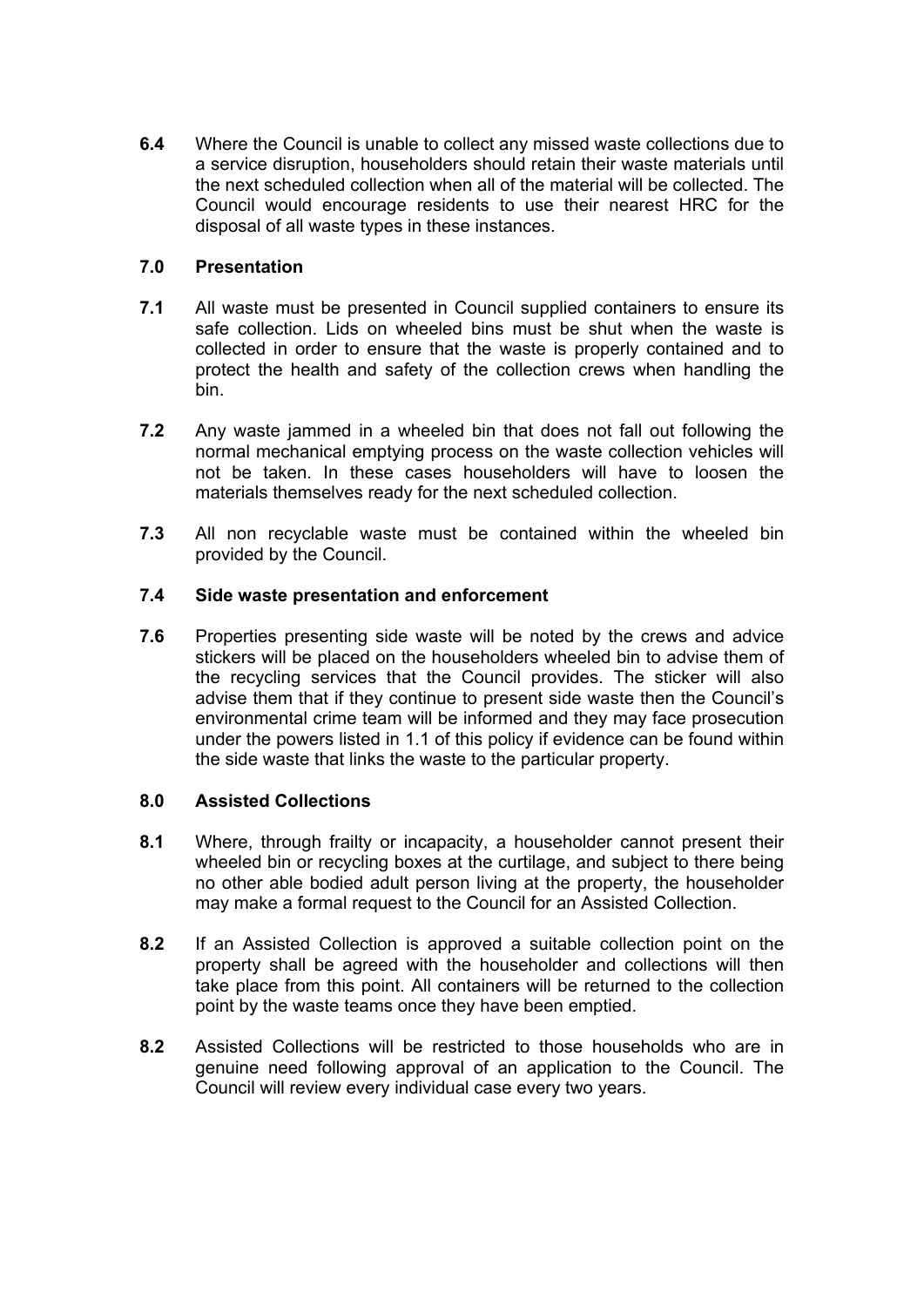### **9.0 Missed Wheeled bin and food caddy**

- **9.1** If a wheeled bin or food waste caddy is placed out ready for collection at a collection point as specified in section 5 and on the correct collection day and time, and is not picked up by the Council, then this will be classed as a missed collection.
- **9.2** Where a genuine missed collection is reported the Council will endeavour to return and collect the wheeled bin or food caddy the following working day after receipt of notice.
- **9.3** Where it is proven that the householder has failed to place the bin out for collection at a collection point as specified in section 5 or on the designated day and time; the Council will not return for the collection and the resident will be required to place their waste for collection on the next collection date.
- **9.4** Missed collections can be reported through the Streetscene Contact Centre (01352 701234) or through the Councils web-site.

### **9.5 Missed recycling**

- **9.6** Where a recycling container (box/bag) is not collected this can be reported as in 9.4. However, the Council will not return for a missed recycling collection and the householder will be expected to place the recycling out for collection on the next due collection day.
- **9.7** Alternatively, if the householder is unable to wait until the next collection then the recycling can be taken to one of the Council's HRC's to be recycled.

#### **10.0 Clinical Household Waste Collection**

- **10.1** The Council provides a collection service for clinical household waste from householders upon request from the relevant Health Care provider, via a prescribed application form.
- **10.2** The Council shall provide a suitable container for the householder to store their clinical waste.
- **10.3** An agreed collection point, day of collection, frequency of collection and any other specific instructions regarding this service, will be agreed between the Council and the householder.

#### **11.0 Bulky Household Waste Collection**

**11.1** The Council provides a bulky waste collection services for householders. This is a chargeable service for 1 to 5 items (or up to 10 bin bags). Extra items, up to a maximum of 5, are also collected at an additional charge.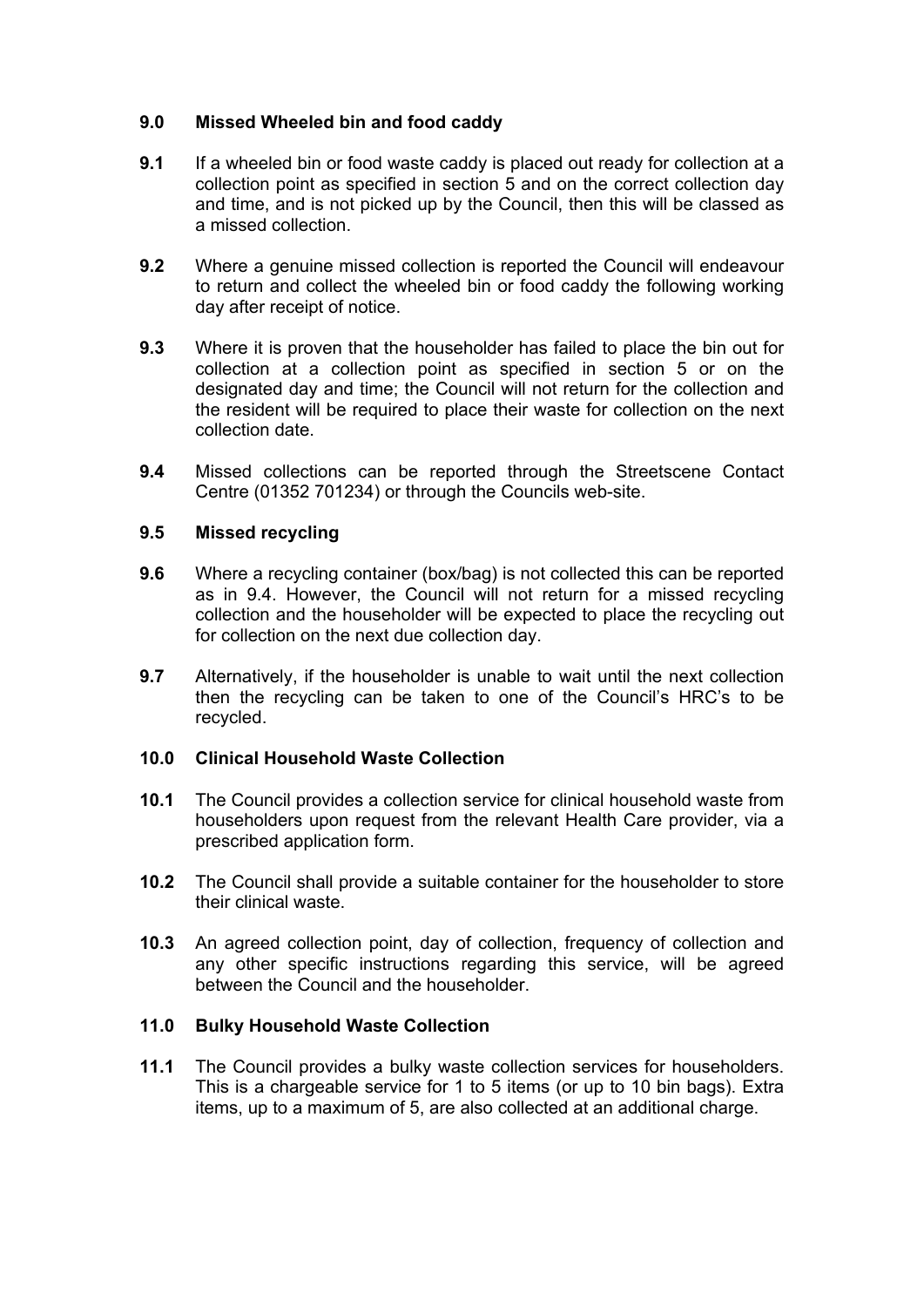- **11.2** The cost for each of these services will be shown in the Council's Fees & Charges listing which is reviewed each year. Domestic Fridges and Freezers are collected free of charge.
- **11.3** A subsidy to the standard charges is applied to householders in receipt of Income Support, Unemployment Benefit, Disability Living Allowance, State Pension or Guaranteed Pension Credits. Proof of benefit will be required.
- **11.4** Typical examples of bulky waste that will be accepted include the following - mattress's, bed frames, chairs, tables, TV's, carpets, hi-fi's, cupboards, standard cookers, sideboards, lamps, children's toys, computers, bookcases etc. A three piece suite will count as three items.
- **11.5** Home Improvements including kitchen/bathroom renewals, fitted wardrobes and any soils & rubble from landscaping works **will not be collected** as part of a bulky waste collection and households should make the appropriate arrangements with their contractor to ensure they comply with their own duty of care for the safe disposal of the material.
- **11.6** No commercial or industrial waste will be collected.
- **11.7** The Council reserves the right to refuse the collection of any waste items that may cause harm or that may put at risk the health and safety of waste collection staff.
- **11.8** Bulky collection can be requested through the Streetscene Contact Centre or through the Councils web-site where a collection appointment with the householder will be made.

# **12 Household Recycling Centres (HRC's)**

- **12.1** Flintshire County Council currently manages and operates 6 HRC sites for Flintshire residents to recycle/reuse household items that cannot be collected by the kerbside collections vehicles. They are situated at the following locations across the County:
	- Greenfield (7 day opening)
	- Sandycroft (7 day opening)
	- Mold (7 day opening)
	- Buckley (7 day opening)
	- Connahs Quay (3 day opening only)
	- Flint (3 day opening only)
- **12.2** The number of HRC sites will reduce to 5 during in the Summer of 2017 when a new site situated in Oakenholt will open to serve the towns of Flint and Connahs Quay. The existing sites in these towns will close on the opening of Oakenholt.
- **12.3** The opening hours for the facilities will be as follows: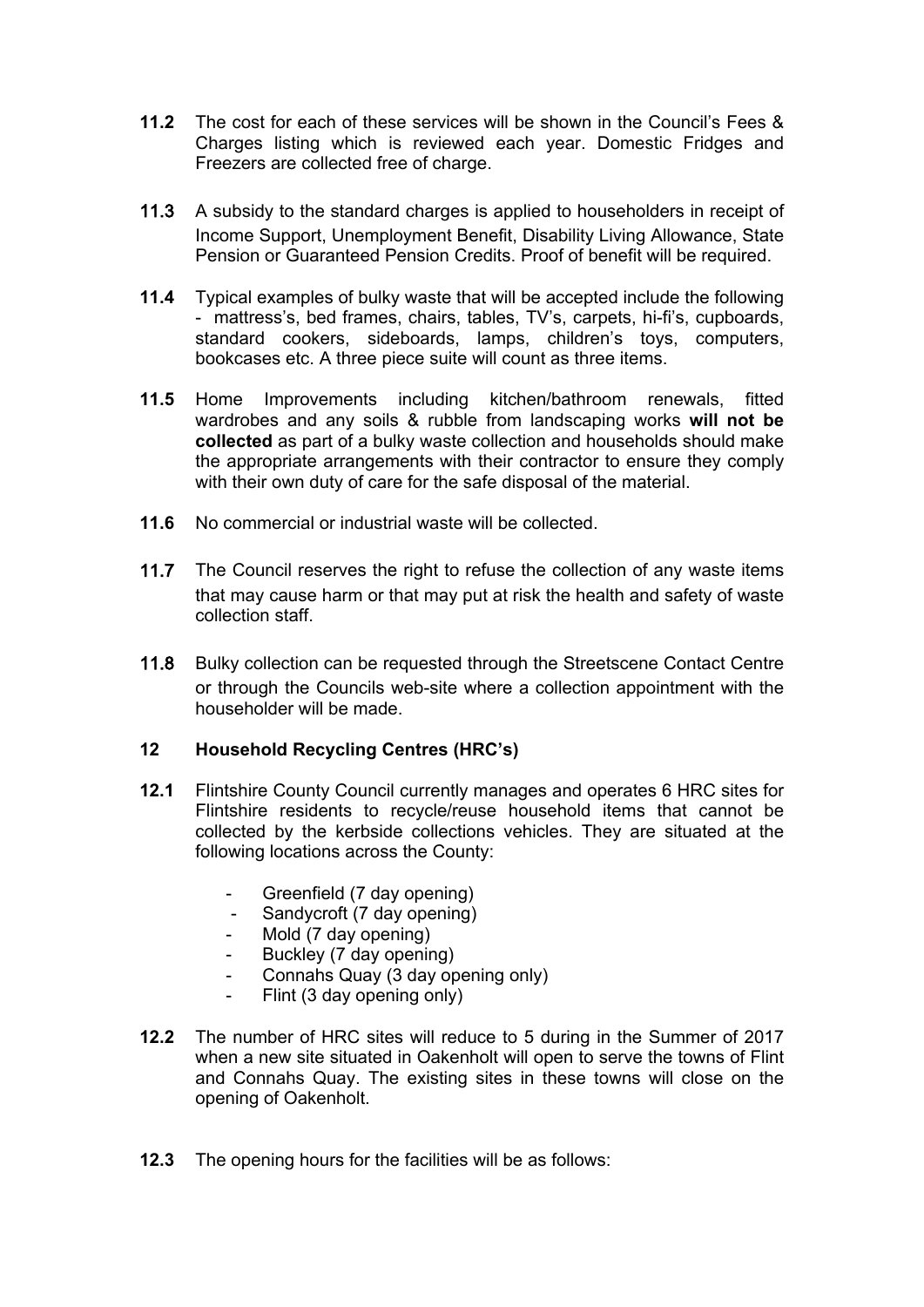| Summer(April to September) | Open<br>Close | 10.00 hours<br>18.00 hours        |
|----------------------------|---------------|-----------------------------------|
| Winter(October to March)   | Open<br>Close | 09.00 hours<br><b>17.00 hours</b> |

**12.6** Trade or commercial waste will not be accepted at any of the Council's HRC's.

# **12.7 Resident Van Permits Scheme**

- **12.8** The Council operates a resident van permit scheme for Flintshire residents only. The permit allows a total of 12 visits per annum and residents owning the following vehicles must be in possession of a permit to dispose of their waste at HRC sites:
	- Pick up & Crew cab
	- Minibus (no internal modifications)
	- Camper van & mobile home (no internal modifications)
	- Trailers greater in size than  $6' \times 4'$

The following vehicles will **not** be permitted to use the Council's HRC sites:

- Large box vans
- Tipper vehicles
- Horse boxes
- $\bullet$  LGV'S
- Sign written vans
- Vans towing trailers
- **12.9** The Criteria for residents to obtain a van permits is as follows:
	- The vehicle must be registered to the resident, not a business or other organisation.
	- The vehicle must be registered to an address in Flintshire.
	- The vehicle must not be sign-written or display advertising.
- **12.10** If the resident cannot satisfy the above conditions, they will not be issued with a van permit.
- **12.11** Permit holders proven to be tipping trade waste will have their permit revoked.

### **12.12 Hired Van 'One Off' Permits**

**12.13** If the van is hired or borrowed and taking household waste to a Flintshire County Council HRC a "one off" permit will be required. 'One Off' permits